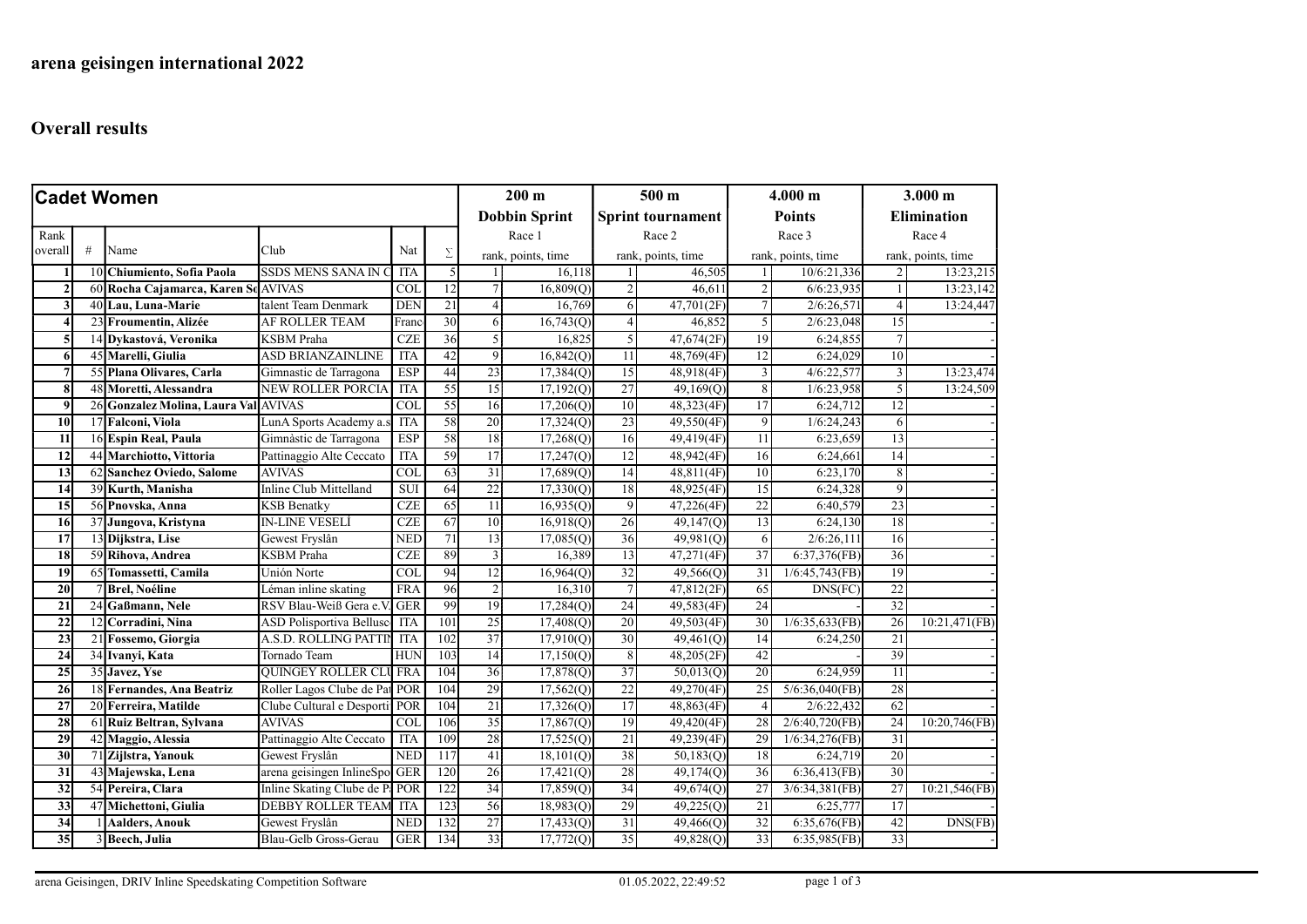## Overall results

| <b>Cadet Women</b> |   |                                              |                                        |                         | $200 \text{ m}$      |                                   | 500 <sub>m</sub>         |                              | 4.000 m                 |                              | 3.000 m            |                    |               |
|--------------------|---|----------------------------------------------|----------------------------------------|-------------------------|----------------------|-----------------------------------|--------------------------|------------------------------|-------------------------|------------------------------|--------------------|--------------------|---------------|
|                    |   |                                              |                                        |                         | <b>Dobbin Sprint</b> |                                   | <b>Sprint tournament</b> |                              | <b>Points</b>           |                              | <b>Elimination</b> |                    |               |
| Rank               |   |                                              |                                        |                         |                      | Race 1<br>Σ<br>rank, points, time |                          | Race 2<br>rank, points, time |                         | Race 3<br>rank, points, time |                    | Race 4             |               |
| overal             | # | Name                                         | Club                                   | Nat                     |                      |                                   |                          |                              |                         |                              |                    | rank, points, time |               |
| 36                 |   | 33 Ignoul, Amélie                            | Rolschaatsclub Tienen                  | <b>BEL</b>              | 134                  | 24                                | 17,397(Q)                | 25                           | 49,139(Q)               | 50                           | 3/7:06,900(FC)     | 35                 |               |
| $\overline{37}$    |   | 6 Branco, Ana Rita                           | Clube Cultural e Desporti <sup>-</sup> | POR                     | 137                  | $\overline{32}$                   | 17,731(Q)                | 33                           | 49,574(Q)               | 38                           | $6:39,808$ (FB)    | 34                 |               |
| 38                 |   | 70 Zazzarini, Camilla                        | Senigallia Skating Club                | <b>ITA</b>              | 137                  | 8                                 | 16,822(Q)                | $\overline{3}$               | 46,628                  | 65                           | DNS(FC)            | 61                 | DNS(FC)       |
| 39                 |   | 22 Frossard-Gillet, Erynne                   | <b>OUINGEY ROLLER CLU FRA</b>          |                         | 149                  | 39                                | 18,008(0)                | 40                           | $\overline{50,427}(Q)$  | 41                           | 6:53,157(FB)       | 29                 |               |
| 40                 |   | 66 van der Ende, Janna Wietsk Gewest Fryslân |                                        | <b>NED</b>              | 157                  | $\overline{30}$                   | 17,655(Q)                | 42                           | 50,649(Q)               | 43                           |                    | 42                 | DNS(FB)       |
| 41                 |   | 49 Morotz, Zsuzsanna                         | <b>TDKE</b> Tatabánya                  | HUN                     | 158                  | 42                                | 18,207(0)                | 51                           | $\overline{52,045}$ (Q) | 23                           | 6:42,525           | 42                 | DNS(FB)       |
| 42                 |   | 19 Fernandez Montsalve, Matil CPV EL PRAT    |                                        | <b>ESP</b>              | 165                  | 46                                | 18,397(Q)                | 43                           | 50,767(Q)               | 35                           | 6:36,385(FB)       | 41                 |               |
| 43                 |   | 72 Zimmermann, Vanessa                       | RSV Blau-Weiß Gera e.                  | <b>GER</b>              | 170                  | 47                                | 18,460(Q)                | 41                           | 50,456(Q)               | 40                           | 6:52,277(FB)       | 42                 |               |
| 44                 |   | 31 Hildebrandt, Inka                         | <b>TSG Aufbau Union Dessa GER</b>      |                         | 171                  | 50                                | 18,678(Q)                | 44                           | 50,907(Q)               | 39                           | 6:41,057(FB)       | 38                 |               |
| 45                 |   | 50 Napolitano, Matilde                       | <b>ASD Polisportiva Bellusco</b>       | <b>ITA</b>              | 171                  | 49                                | 18,593(Q)                | 48                           | 51,897(0)               | $\overline{34}$              | 6:36,044(FB)       | 40                 |               |
| 46                 |   | 46 Martufi, Sophia                           | <b>ASD ROLLER CIVITAN</b>              | <b>ITA</b>              | 181                  | 65                                | DNS(Q)                   | 65                           | DNS(Q)                  | 26                           | 4/6:36,422(FB)     | 25                 | 10:20,928(FB) |
| 47                 |   | 53 Ostenforth, Ronja                         | Speedskating Arnstadt e.V GER          |                         | 182                  | 54                                | 18,920(Q)                | 46                           | 51,722(Q)               | 45                           |                    | $\overline{37}$    |               |
| 48                 |   | 25 Girona, Giuliana                          | <b>ASPHALTE ROLLER RI FRA</b>          |                         | 184                  | 43                                | 18,213(Q)                | 47                           | 51,872(Q)               | 47                           |                    | 47                 | 9:06,416(FC)  |
| 49                 |   | 52 Oronzo, Daphne                            | A.S.D. ROLLING PATTIN                  | <b>ITA</b>              | 190                  | 44                                | 18,318(Q)                | 45                           | 50,940(Q)               | 53                           | 7:05,142(FC)       | 48                 | 9:09,219(FC)  |
| 50                 |   | 27 Gottwein-Hopp, Mariesol                   | <b>ERSG</b> Darmstadt                  | GER                     | 195                  | 45                                | 18,385(Q)                | 49                           | 51,964(Q)               | 51                           | $2/6:59,007$ (FC)  | 50                 |               |
| 51                 |   | 51 Nieuwenhuis, Jasmijn                      | Team Habovo                            | <b>NED</b>              | 195                  | 40                                | 18,038(Q)                | 39                           | 50,405(Q)               | 55                           |                    | 61                 | DNS(FC)       |
| 52                 |   | 67 Vansteenkiste, Marlies                    | Zwaantjes Rollerclub Zan               | <b>BEI</b>              | 197                  | 38                                | 17,975(Q)                | 52                           | 52,056(Q)               | 47                           | DNS(FB)            | 60                 |               |
| 53                 |   | 9 Calzati, Sofia                             | <b>ASD BRIANZAINLINE</b>               | <b>ITA</b>              | 200                  | 53                                | 18,906(Q)                | 50                           | 52,032(Q)               | 45                           |                    | 52                 |               |
| 54                 |   | 30 Heinz, Felicitas-Sophie                   | Speedskating Arnstadt e.V              | <b>GER</b>              | 202                  | 48                                | 18,528(Q)                | 53                           | 52,759(Q)               | 52                           | 2/7:10,540(FC)     | 49                 | 9:09,522(FC)  |
| 55                 |   | 69 Wittmack, Alessia                         | <b>SSC</b> Heilbronn                   | <b>GER</b>              | 215                  | 65                                | DNS(Q)                   | 65                           | DNS(Q)                  | 43                           |                    | 42                 | DNS(FB)       |
| 56                 |   | 38 Kováts, Kinga                             | TDKE Tatabánya                         | <b>HUN</b>              | 220                  | 55                                | 18,975(Q)                | 54                           | 52,789(Q)               | 55                           |                    | 56                 |               |
| $\overline{57}$    |   | 8 Brivio, Cecilia                            | <b>ASD BRIANZA INLINE</b>              | <b>ITA</b>              | 223                  | 57                                | 19,194(Q)                | 56                           | 53,093(Q)               | 59                           |                    | 51                 |               |
| 58                 |   | 2 Alzate Alzate, Aura Sofia                  | <b>AVIVAS</b>                          | $\overline{\text{COL}}$ | 224                  | $\overline{51}$                   | 18,811(Q)                | 58                           | 53,269(Q)               | 54                           | 7:11,086(FC)       | 61                 |               |
| 59                 |   | 57 Ramos, Joana                              | Inline Skating Clube de Pa             | POR                     | 227                  | 59                                | 19,309(Q)                | 57                           | 53,144(Q)               | 58                           |                    | 53                 |               |
| 60                 |   | 41 Livcane, Daniela Anna                     | <b>MOTUM</b>                           | <b>LVA</b>              | 227                  | 52                                | 18,903(Q)                | 59                           | 53,516(Q)               | 55                           |                    | 61                 | DNS(FC)       |
| 61                 |   | 5 Blum, Melanie                              | <b>Rolling Stars</b>                   | <b>SUI</b>              | 236                  | 64                                | 19,915(Q)                | 55                           | 53,091(Q)               | 59                           |                    | 58                 |               |
| 63                 |   | 36 Jesus, Leonor                             | Inline Skating Clube de P.             | POR                     | 239                  | 61                                | 19,452(Q)                | 62                           | 54,973(Q)               | 61                           |                    | 55                 |               |
| 64                 |   | 64 Serriere, Kiara                           | ASPHALTE ROLLER RI FRA                 |                         | 240                  | 58                                | 19,259(Q)                | 61                           | 54,470(Q)               | 64                           |                    | 57                 |               |
| 65                 |   | 11 Chopin, Lina                              | <b>MAMERS ROLLER SPO Franc</b>         |                         | 242                  | 62                                | 19,622(Q)                | 60                           | 54,121(Q)               | 61                           |                    | 59                 |               |
| 66                 |   | 29 Haj, Jihad                                | ASPHALTE ROLLER RII FRA                |                         | 244                  | 63                                | 19,817(Q)                | 64                           | 55,356(Q)               | 63                           |                    | 54                 |               |
| 67                 |   | 15 Eppinger, Anna                            | TSuGV Großbettlingen                   | GER                     | 249                  | 60                                | 19,439(Q)                | 63                           | 55,146(Q)               | 65                           | DNS(Q)             | 61                 | DNS(FC)       |

Remarks: (W1/2=Warning 1/2, FS1=First false start, DSQ-SF/TF=Disqualification sport-/technical fault, RR=Reduced in rank, DNF=Did not finish, DNS=Did not start)

Race 2 - number. 10 Chiumiento, Sofia Paola : FS1

Race 2 - number. 15 Eppinger, Anna : FS1

Race 2 - number. 38 Kováts, Kinga : FS1